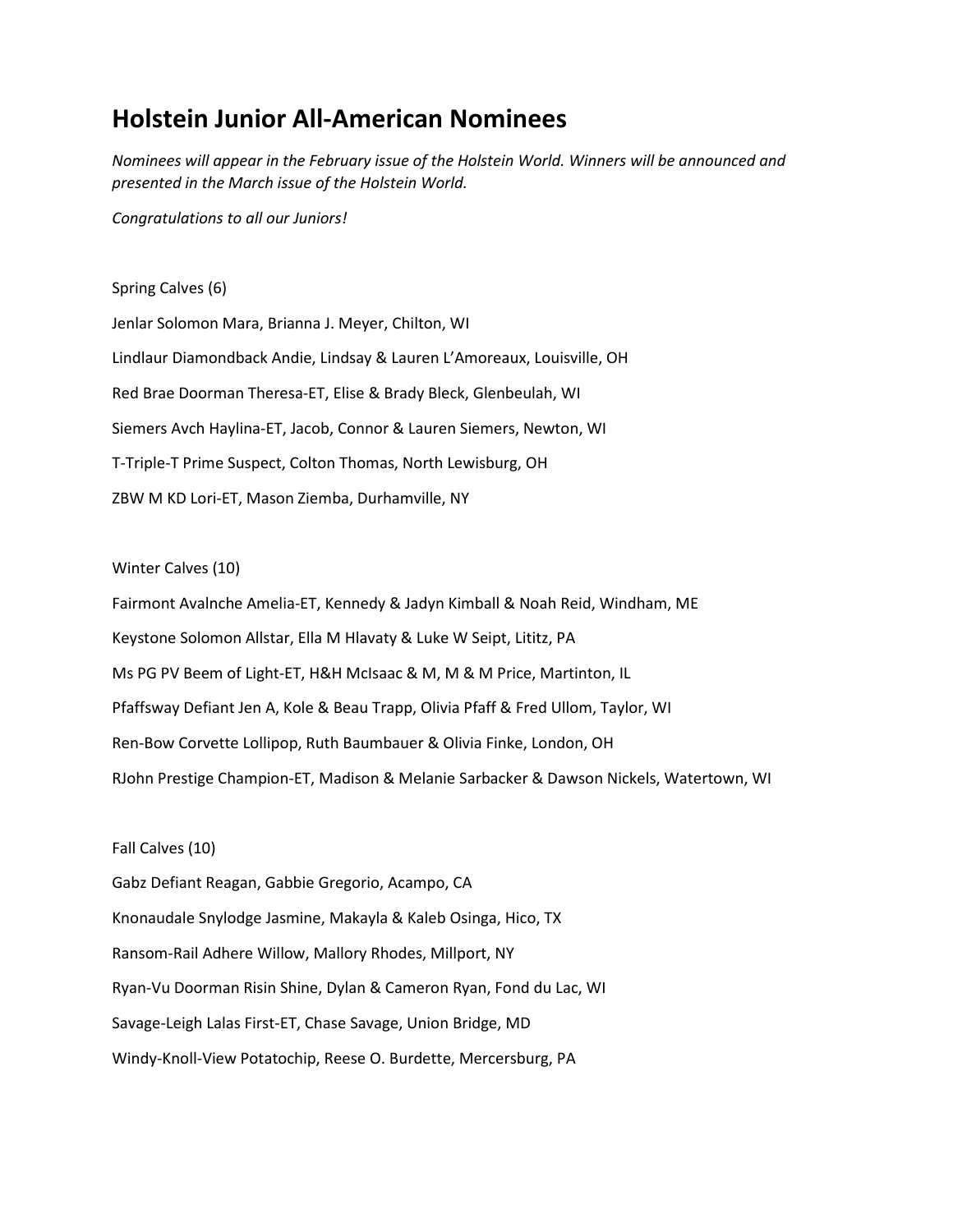### Summer Yearlings (9)

Blondin Solomon Havana-ET, M, MJ & MJ Price & A&B Ekovich, Martinton, IL Crowleyview Doorman Luxi, J, L & M Harbaugh & A & A Loehr, Marion, WI Heart&Soul JK DBack Gypsy, Matthew Boop, Millmont, PA KnH-Endres Diamondback Onya, Tyler, Cole & Mikayla Endres, Lone Rock, WI Liddleholme Dback Thunder, Alexis Papageorge, Farr West, UT Petitclerc Solomn Ashlyn-ET, Brandon Almeida, Hilmar, CA

#### Spring Yearlings (10)

Bella-Ridge Beauty Queen, J, L & M Harbaugh & A & A Loehr, Marion, WI Heart&Soul JK Solmn Glitter, Matthew Boop, Millmont, PA Petitclerc Doorman Sapphire-ET, Grant Vosters, Freedom, WI Plum-Line Extra Naughty, Brooke & John Carey, Titusville, PA Siemers Blake Glandeur-ET, Jacob, Connor & Lauren Siemers, Newton, WI Stranshome Dempsey Tanielle, Joseph, Zach, Jerome & Darian Stransky, Owatonna, MN

#### Winter Yearlings (10)

Budjon-Abbott Alexandra-ET, Kaelyn, Kenadee & Keegan Weigel, Platteville, WI Country Path Solo Perfume, Jessica Nolt, Hartley, TX Hatee Jacoby Paris, Alyson & Kenlee Philips, Lingleville, TX Heart&Soul Gold Runway, Matt Boop & Madison & F. Hayden Weaver, Millmont, PA Petitclerc Atwood Secret-ET, Eva Doornik & Jacob Harbaugh, Baldwin, WI Toppglen Atwood Winner-ET, Brennan, Marissa & Logan Topp, New Bremen, OH

Fall Yearlings (9) Hodgons Clark Pearl, Madelyn Topp, Wapakoneta, OH Kingsway Gold Chip Logic, Alyson & Kenlee Philips, Lingleville, TX Lars-Acres Airlift Fareway, Brooke, Dane & Luke Trustem & Ellie Larson, Evansville, WI Nobland Avalan Heartache-TW, Ainsley, Macie & Drew Noble, Lancaster, WI Sunnyside Nancy Doorman-ET, Joseph Schuh, Kaukauna, WI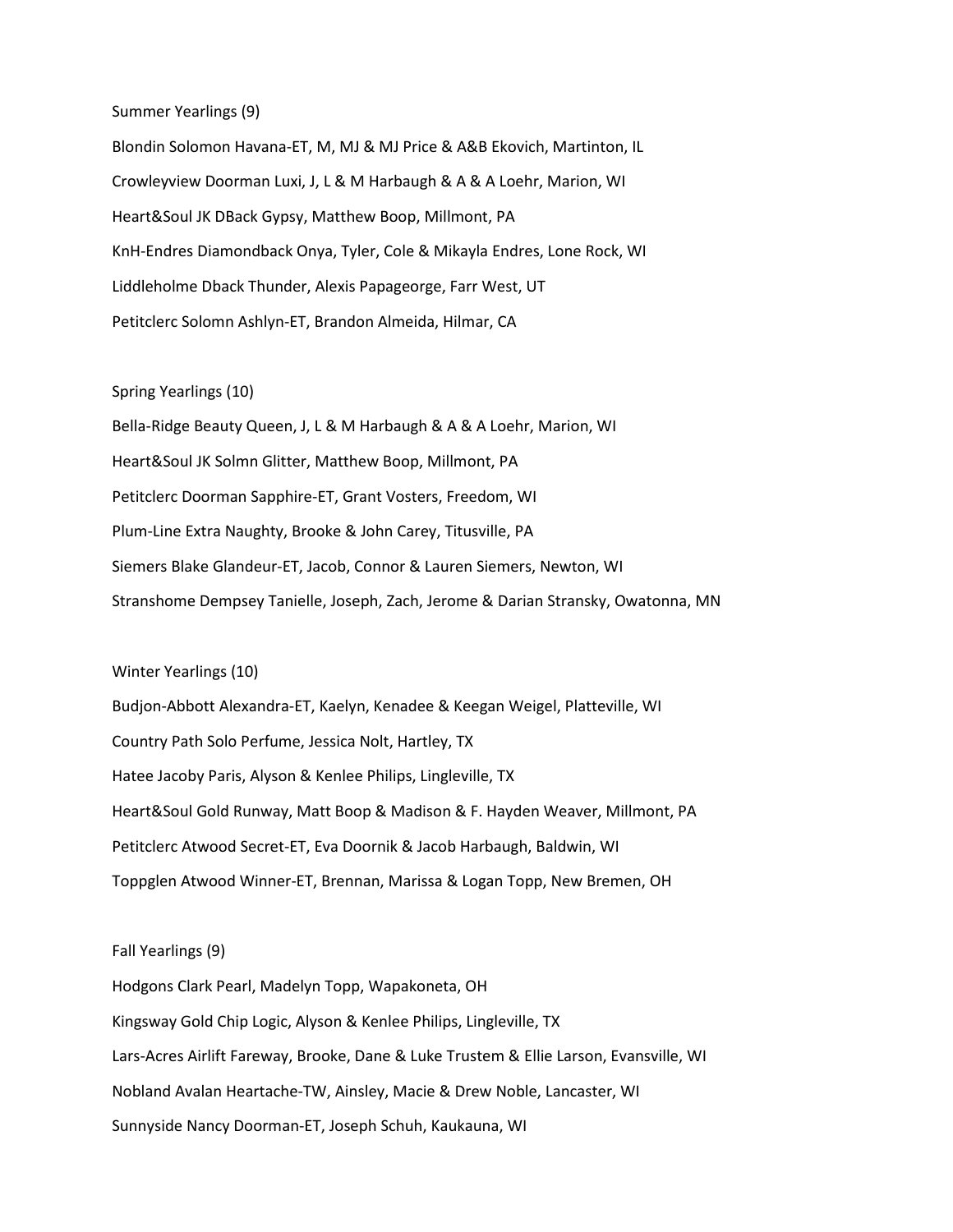Tombeth Ettakaw, Sarah Kearns, Gays Mills, WI

Yearlings in Milk (8)

Crave G W Atwood Peach-ET, Roseanne Crave, Waterloo, WI KnH-Endres DB Jaycee-TW, Mikayla Endres, Lone Rock, WI Lellavan Avalanche Fuji, Brandon Almeida and F, C, A, L J & H Borba, Hilmar, CA Lyn-Vale Avalanch Rimona-ET, Melissa Sprecher, Sauk City, WI Oakfield Solomon Lou-ET, Derek George, Arcade, NY Reyncrest Doorman Denali-ET, Erin Harkenrider, Freeville, NY

Jr. Two-Year-Olds (8)

Heart&Soul JK Dempsey Glitz, Matthew Boop, Millmont, PA Holbric GW Atwood A-Grain, Elena Olbrich, Harvard, IL Mead-Manor Def Adeline-Red, Michael & Megan Moede, Algoma, WI Ms Silks Archrival Sassy-ET, Tessa VL & Stella RB Schmocker, Whitewater, WI Ms Tora-Ranway Whiterose-ET, Alek & Brooke Krueger, Hazel Green, WI Roll-N-View Byway Lighting, Allison Galton, Nunda, NY

Sr. Two-Year-Olds (5)

Erbacres Atwood Sabrina, Payton Erbsen, Lanark, IL JK-Stranshome Defiant Sassy, J, Z, J & D Stranksy & H, R & A Kietzman, Owatonna, MN Pappys Doorman Rose-ET, Alexis Papageorge, Farr West, UT St-Jacob Blake Angel, Connor & Chase Savage, Union Bridge, MD Stempfle Doorman Glimmer, Jessica Stempfle, Maynard, IA

Jr. Three-Year-Olds (7)

Biercrest Chelios Tanysha, Zach & Ally Bierschenk, Van Horne, IA Butlerview Door Aleah-ET, Christian Cunningham, Penngrove, CA Holbric Spa Chisel-Red, Morgan Olbrich, Harvard, IL Jerland Sh Goldwyn Gin-ET, Joseph, Zach, Jerome & Darian Stranksy, Owatonna, MN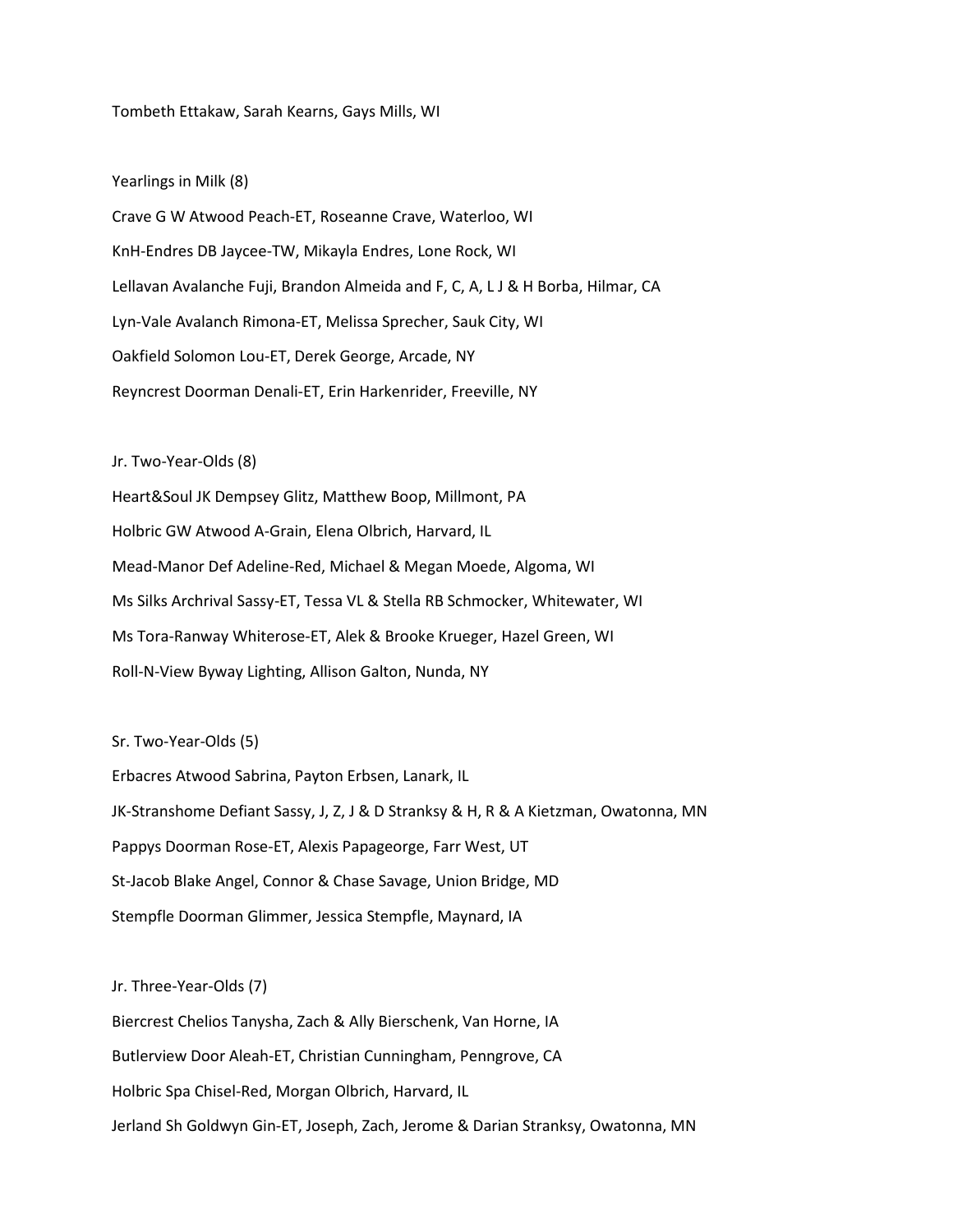Ms Hodglynn Brkw Bonus, Eva Doornik, Baldwin, WI Synergy Anahiem Magnolia-ET, M, C & E Jauquet & M, C & S Haack, Pulaski, WI

Sr. Three-Year-Olds (7)

Joliam R Penny 4751-ET, Nicole Pralle, Humbird, WI Lars-Acres GWAtwd Landi-ET, Brooke, Dane & Luke Trustem, Evansville, WI Mapel Wood Kingboy Lacey-ET, Jacob Siemers, Newton, WI Ms Sherona-Hill Riddle-ET, Adam & Morgan Olbrich, Harvard, IL Savage-Leigh Gold Lala-ET, Chase Savage, Union Bridge, MD Vale-O-Skene Lauthority Kitty, Kristopher Ackley, East Liberty, OH

Four-Year-Olds (10)

Beckholm Goldwyn Latona, Jake Kuhens, Cale Baker & Nathan Arthur, Maynard, IA Mission-Bell Pitbull Oneida, Shaun T. Jens & Savanah R. Barts, Sheboygan Falls, WI Musthaven Goldwyn Jaelyn P, M, M & M Price & C Cunningham, Martinton, IL Plum-Line Reginald Velour, Brooke Carey, Titusville, PA Ryan-Vu Gchip Claudette-ET, Joseph Opsal, Blue Mounds, WI Sunnyhome McCutchen Mildred, Connor Erbsen, Lanark, IL

Five-Year-Olds (7)

Al-Shar SDG Ms Erin-ET, Jordan Zoellner, Groton, SD Butlerview GC Awesome, Grady & Lane Wendorf, Ixonia, WI Millbrooke Atwood Ooh La La, Regan Demmer, Peosta, IA Ms Andis GW Astra-ET, Matthew Boop, Millmont, PA Red Tag Destry Sneezy-Red-ET, Chase Savage, Union Bridge, MD Webb View Betsy Sanchez, Brennan Woker, Greenville, IL

Aged Cows (8) Erbacres Atwood Minnie, Payton & Delana Erbsen, Lanark, IL Gamlake Destry Sallie, Samantha Gambonini, Petaluma, CA